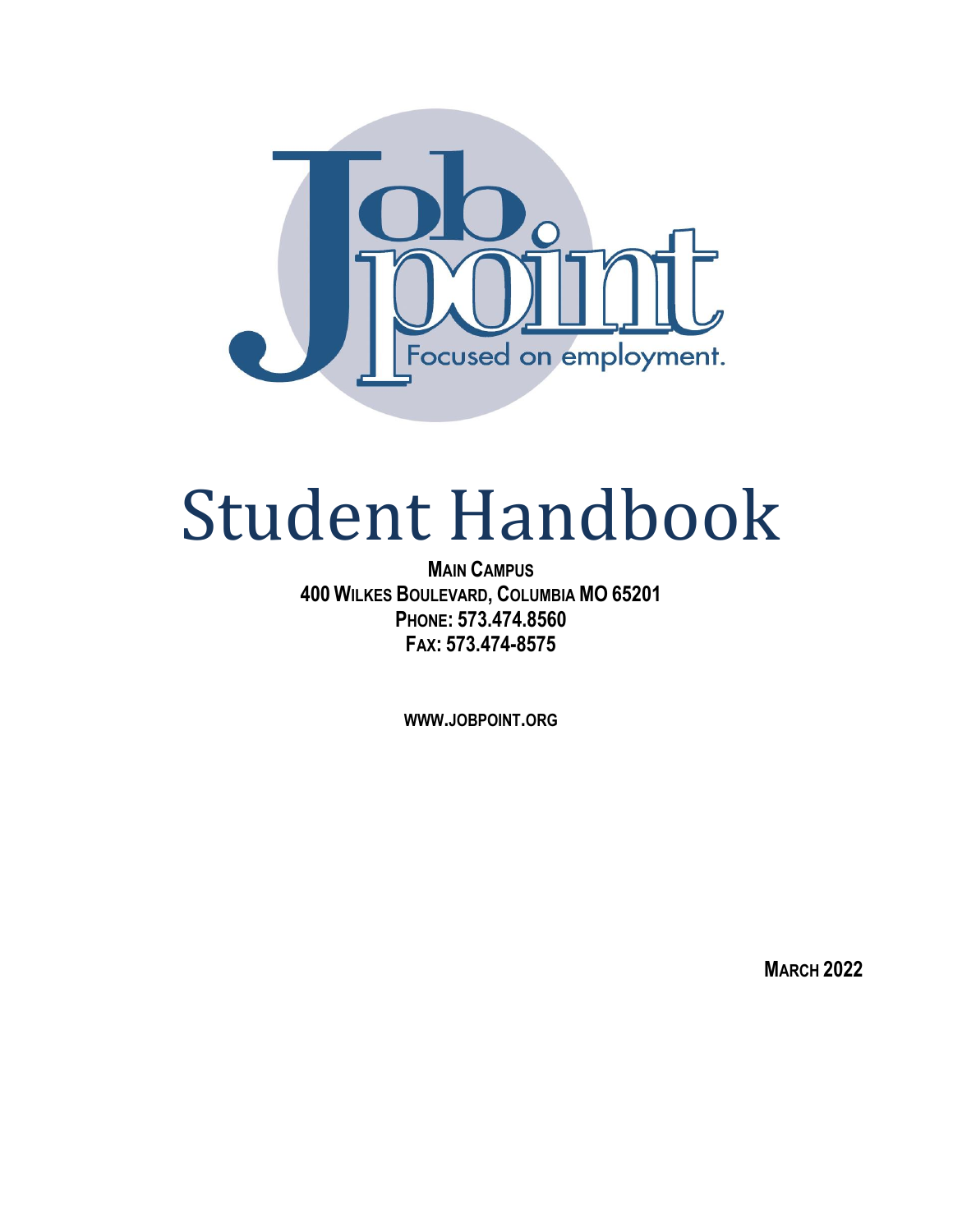**Job Point** is Mid-Missouri's premier employment center and community development corporation. Since 1965, we have been linking people and jobs by providing career planning, skills training and job placement assistance.

**Our Goal:** We specialize in preparing individuals to enter the workforce, while meeting a critical need of the business community.

**Vision:** To unleash human potential by creating life changing solutions for personal fulfillment and economic independence.

**Mission:** Job Point promotes the abilities of individual seeking employment through innovative training, education and business partnership, enriching the communities where we work and live.

**Notice Regarding Emergency Situations:** In order to comply with federal, state or local orders due to a pandemic or other emergency situations, Job Point may find it necessary to change delivery of services to a primarily virtual environment. In this instance, we will do everything in our power to ensure students have the tools needed to enroll and/or continue participation in our programs.

# Student Services Information

# **AFFIRMATIVE ACTION AND EQUAL OPPORTUNITY STATEMENT**

It is the policy and practice of Job Point to provide services to persons without regard to race, religion, color, gender, national origin, disability, sexual orientation, veteran status, marital status, ancestry, familial status (housing), pregnancy, genetic information or gender identity, except where *bona fide* occupational requirements exist. For persons sixteen years or older, vocational services shall also be provided without regard to age. This policy will remain consistent with Affirmative Action/Equal Opportunity, Title VI of the Civil Rights Act, Equal Pay Act, Age Discrimination Act, Section IV of the 1973 Rehabilitation Act, Uniformed Services Employment and Reemployment Rights Act (USERRA) of 1994, the Americans with Disabilities Act (ADA), the ADA Amendments Act of 2008, Title II of the Genetic Information Nondiscrimination Act of 2008, and any other applicable laws.

Furthermore, Job Point has pledged to support Missouri's veterans. As a member of "Show-Me Heroes", Job Point places a preference on assisting and hiring those who have served and continue to serve in the Armed Forces, National Guard and Reserve.

#### **ADMISSION REQUIREMENTS AND PROCEDURES**

The minimum admission requirements for Job Point's programs include:

- 16 years of age or older (some programs have specific age requirements). Individuals under age 18 are required to obtain guardian/parental consent for enrollment and service provision.
- Be capable of independent, safe functioning during limited periods when staff supervision is not provided. Such instances may include, but are not limited to, breaks, lunch and arrival to Job Point site prior to start of class or program, etc.
- Capable of caring for own personal needs or have made arrangements for personal care assistance.
- Be responsible for transportation to services.
- Current medical and/or psychological examination as appropriate.
- Pose no threat of harm to self or others.
- Expressed interest in obtaining employment in the specified field and completing the specified program.
- Completion of Job Point's Enrollment Agreement.
- Appropriate I-9 documentation (legally able to work in U.S.).
- Income verification.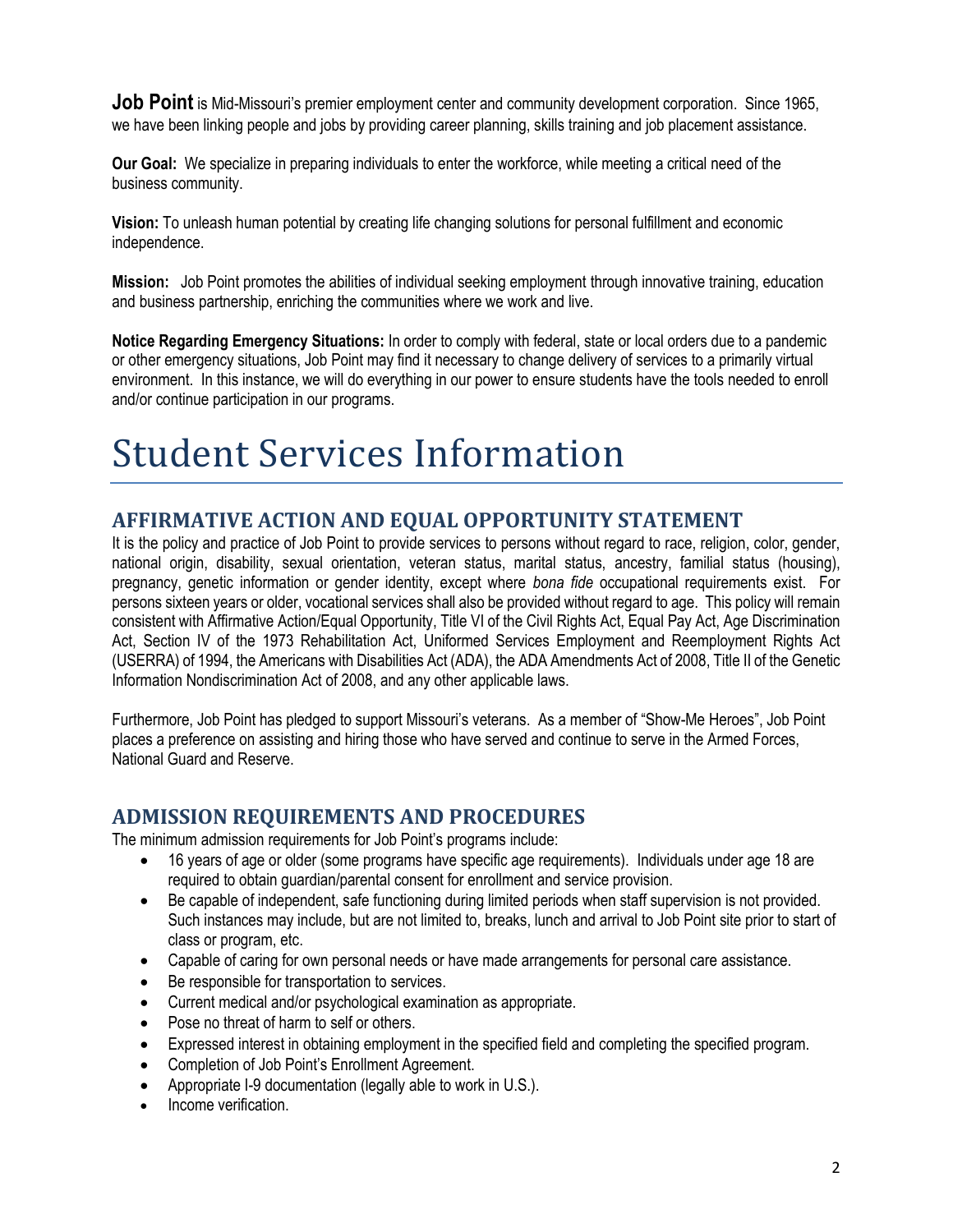- Fees for service(s) must be paid. Fee sponsorship is usually obtained through a third party, such as the Division of Vocational Rehabilitation, Rehabilitation Services for the Blind, Federal, State or Local funds, and Central & West Central Workforce Development Boards. However, funding may also be arranged on an individual basis.
- All participants must be **determined** eligible for services as stipulated by referral source's appropriate guidelines.
- Some programs require males, who are 18 to 25 years old, to register with Selective Service. Males 26 years or older and born on or after January 1, 1960, must have proof of registration with the Selective Service.

The School Administrator shall make all final decisions on admissions for applicants who do not meet the minimum requirements. Students who lack a requirement for admission may be considered on an individual basis, however, must provide evidence they can successfully meet the demands of the program. A one week trial admission may be recommended to assess the student's likelihood to complete. Should a student be unable to meet all admission criteria or fail to meet program requirements during the trial period, the student will be dismissed from the program, and receive a refund of all monies paid.

Additional admission requirements apply to certain programs.

# **Office Technology**

- All students enrolled must have a high school diploma/equivalency or be enrolled in classes to obtain this requirement prior to completion of program.
- Students must test at the ninth grade reading and math levels on the Test of Adult Basic Education (TABE).
- Physical tolerance for sedentary work.

The following also applies to these Office Technology Courses:

**Secretarial Course Executive Office Administration Legal Office Administration Medical Office Administration**

• Typing speed of 40 wpm is preferred.

# **Certified Nursing Assistant**

- 18 years of age or older
- Negative drug screen
- Negative TB test
- Clear legal background check (misdemeanor considered case by case, good cause waiver accepted)
- Students must test at the eighth grade reading level on the Test of Adult Basic Education (TABE).
- Physically capable of performing CNA duties.

# **Construction Trades**

- Students must test at the eighth grade reading and math levels on the Test of Adult Basic Education (TABE).
- Medical clearance from a certified medical professional.
- Physical tolerance for light and moderate work, encompassing a lifting requirement range of 5 to 40 lbs. Although heavy work is not typical, the occasional expectation may be present from time to time; also, students will not be limited from activities, including bending, stooping, kneeling, crawling, reaching [with hand(s) and arm(s) extended outward or overhead], climbing, standing, or walking. Manual dexterity and good physical health is necessary.
- Students must pass a drug screen to participate in the Trades Internship.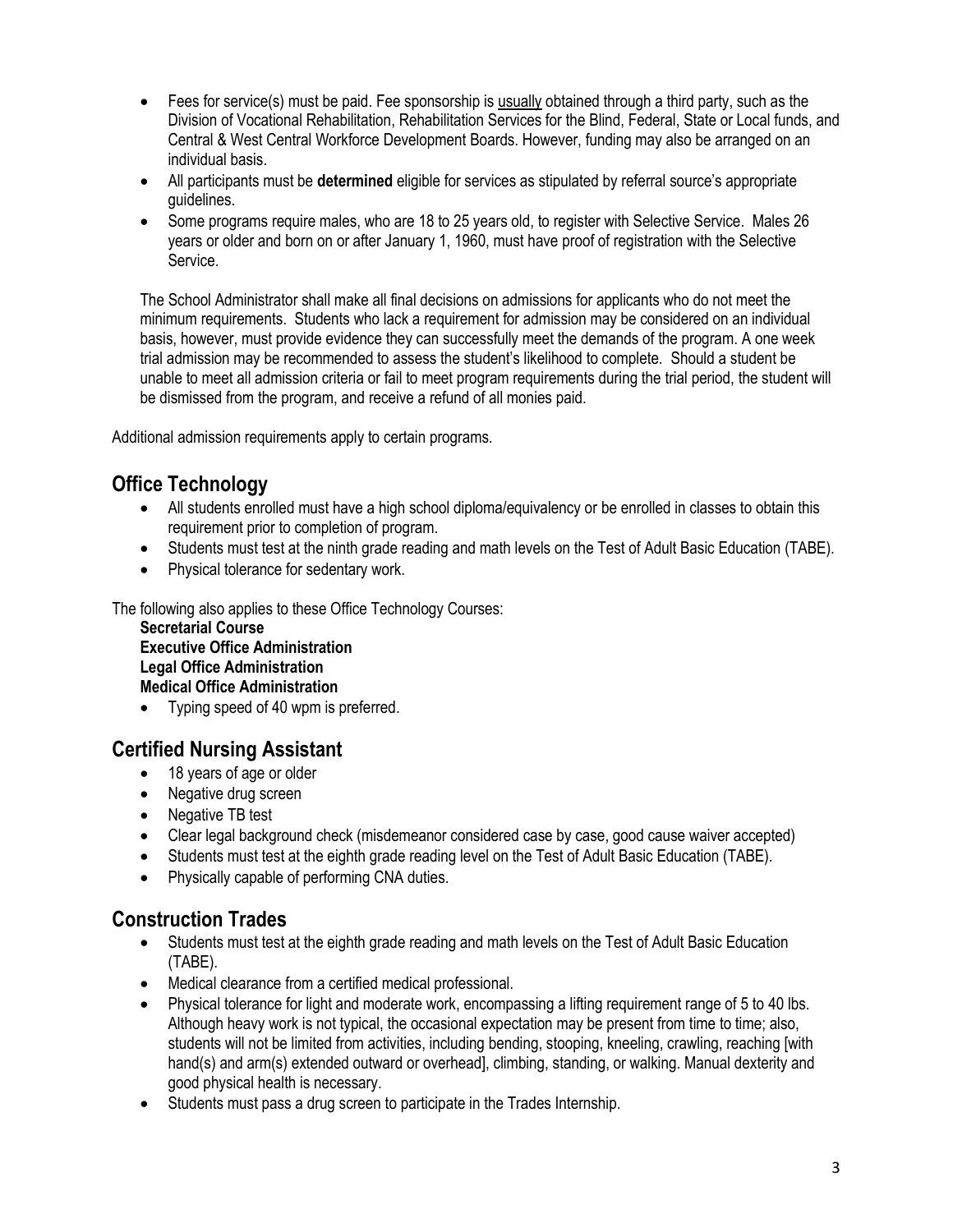The following also applies to:

#### **Intermediate Construction Trades (ICT)**

 $\bullet$  17 $\frac{1}{2}$  years of age or older.

The following also applies to:

#### **Highway/Heavy Construction Trades (HHCT)**

- 18 years of age or older.
- All students enrolled must have a high school diploma/equivalency or be enrolled in classes to obtain this requirement prior to completion of program.
- Access to reliable vehicle (waivers may be considered).
- Strong preference given to racial and ethnic minorities, females and individuals with economic disadvantages for non-tuition paying students.
- Valid Driver's License.

The following also applies to:

#### **Heating Ventilation and Air Conditioning (HVAC)**

- 18 years of age or older.
- Minimum score of 56% on the Bennett Mechanical Comprehension Test, Form S.

#### **Retail Sales**

- All students enrolled must have a high school diploma/equivalency or be enrolled in classes to obtain this requirement prior to completion of program.
- Students must test at the ninth grade reading and math levels on the Test of Adult Basic Education (TABE).
- Physical tolerance for light to medium work.

Interested students should follow the procedures outlined below for admission:

- Contact Academic Advisor to determine eligibility for fee sponsorship and potential start date, if admissions criteria are met.
- Review Enrollment Agreement.
- Complete Enrollment Agreement.
- Upon acceptance, sign Enrollment Agreement, determine attendance schedule, and make arrangements for payment.

# **GENERAL INFORMATION AND PROCEDURES**

Job Point fosters a safe work environment, which encourages the development of mature work skills. Many of our rules, policies, and procedures are designed to provide a safe environment and to prepare persons for general employment standards.

- Normal businss hours are 8:00am to 4:30pm Monday through Friday. Otherwise Job Point's office will be locked.
- Persons served are required to show proof of identification and wear a badge or uniform identifying program participation while on Job Point premises, during daytime hours.
- Visitors are required to enter through the main entrance and stop at the front desk to seek assistance from the receptionist. Guests will be required to show proof of identification prior to entry and will wear a visitor's badge for the duration of their stay. Visits should be limited to breaks unless otherwise approved.
- Job Point is a smoke free organization. Use of tobacco products is permitted at designated areas outside the building in compliance with local laws.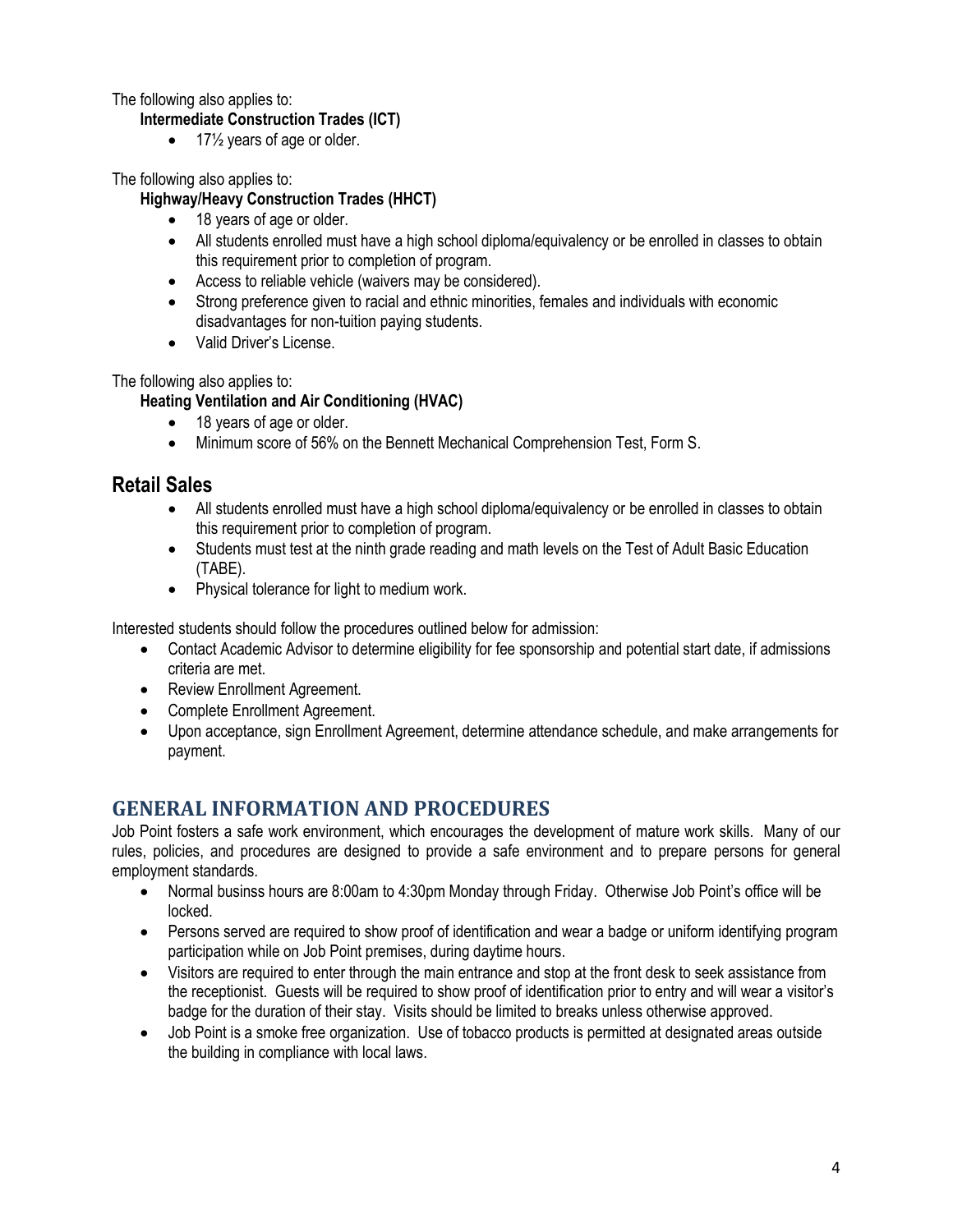# **Safety Procedures**

- Fire and other emergency drills will be held every other month. Procedures will be explained by your Advisor/Instructor. All evacuation and drill procedures are posted throughout the facilities.
- After exiting the building during a fire drill or other evacuation, everyone is to meet in the area designated by your Advisor/Instructor for roll call.
- Persons served are urged to use universal precautions at all times, assuming any bodily fluids may be contaminated with bloodborne pathogens.
- Remember, you are responsible for the safety of others, as well as your own. Report any safety hazards or suggestions as soon as possible to the staff person with whom you are working.

# **Code of Conduct**

Job Point has adopted a Student Conduct Code to protect the rights of students, staff and the organization. This code ensures Job Point's training programs are characterized by mutual respect, civility and good citizenship. The code may also govern conduct that occurs at Job Point sponsored events/activities. Job Point students are expected to accept and adhere to these high standards of personal conduct.

Students shall:

- Treat all members of the Job Point staff and other students with courtesy, respect and dignity.
- Comply with directions of administrative officials acting in the performance of their duties.
- Treat the location itself, including buildings, grounds, furnishings, and company vehicles with respect.
- Respect the rights and property of other students attending training.
- Fulfill their obligations through honest and independent effort and integrity in academic and personal conduct.
- Accept responsibility for and the consequences of their actions and encourage responsible conduct in others.
- Respect the prohibition of possession, consumption, distribution and provision of alcohol on site and the illegal possession, use, distribution and provision of controlled substances.
- Abide by all published policies.
- Refrain from any contact with firearms while on site and tampering with fire safety equipment in buildings and on the grounds.
- Possess no firearms, weapons or any other item designed to inflict harm or damage on campus. Sworn law enforcement and military officials possessing firearms while on duty may be exempt.
- Behave in a manner that does not intentionally or recklessly interfere with Job Point operations, including, but not limited to, studying, teaching, administrative activities, or fire, police or emergency services.
- Refrain from behavior that intentionally or recklessly endangers, threatens, or causes physical or emotional harm to any person including self, or that intentionally or recklessly causes reasonable apprehension of such harm.
- Repeated violations of the above expectations may result in removal from the course. Any threatening or illegal behavior will be reported to the legal authorities, and the student may result in an immediate and permanent dismissal.

# **Bag/ Backpack Policy**

- Students will be allowed to bring with them a clear plastic, vinyl or PVC bag that does not exceed 12 inches by 6 inches by 12 inches, or a one-gallon plastic bag (such as Ziploc or Hefty bags). The bags may have a logo on one side that is no larger than 4.5 inches by 3.4 inches.
- Small clutches 4.5 inches by 6.5 inches, or approximately the size of a hand, with or without a handle or strap can be brought into the facility along with clear bags.
- Exceptions will be made for approved medical bags or equipment, which will be inspected prior to entry.
- Prohibited items include, but are not limited to, purses larger than a clutch bag, coolers, briefcases, backpacks, fanny packs, drawstring bags, luggage of any kind, computer bags, camera bags, binocular cases, diaper bags, plastic grocery store bags, reusable bags or totes and bags larger than the permissible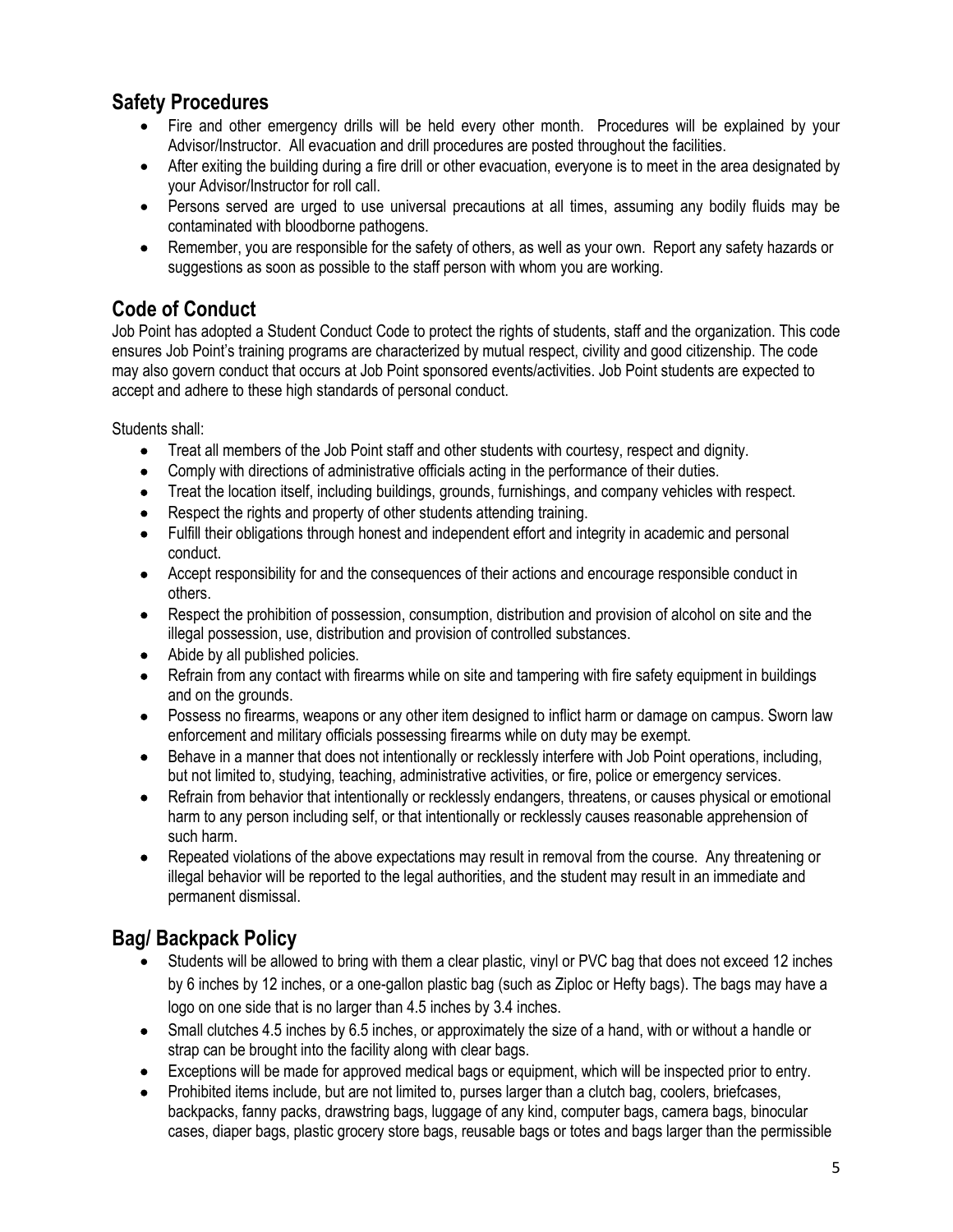size. Items in such bags including diapers, wipes and other supplies for babies and small children should be placed in an approved clear bag.

- Students are encouraged to bring only necessary items into the facility. All students and their belongings are subject to inspection prior to entry.
- Students carrying bags that do not meet the criteria will be asked to return them to their vehicles or s/he will be issued a locker and key for storage. Approved clear bags are available at the front desk of Job Point.
- This policy also applies to non-Job Point events, such as MACC HiSET classes and tours/meetings with prospective students and their guests or other meetings hosted on Job Point premises.

# **Dress Policy**

Job Point respects the individual's right to dress in a manner according to his/her personal taste; however, all persons receiving services at Job Point are expected to dress in a manner acceptable to employment standards. It is the policy of this organization that each person's dress, grooming, and personal hygiene be appropriate to the work situation.

- We ask you to not wear these items while at the organization: low cut clothing, excessively short skirts or shirts, tattered jeans, tank tops, T-shirts or hats promoting alcoholic beverages or drugs, or any other clothing that may be offensive to others.
- Hats may be worn in some areas of Job Point, but you may be asked to remove your hat while participating in other areas.
- For safety reasons no open-toed shoes or sandals are to be worn while participating in Construction Trades Training, or other programs, as identified.
- Some programs require uniforms. Additional fees may apply.

More specific dress code standards may be addressed at community work or internship sites. Students dressed inappropriately will be asked to leave the premises, but may return after changing into clothes which meet the criteria listed above. Repeated infractions may result in removal from the course.

# **Attendance Policy**

- Students are expected to attend all scheduled classes for the course in which they are enrolled.
- The course instructor will define conditions under which an absence is excused.
- An absence is an individual matter between the student and instructor. Students are directly responsible to their instructor(s) for class attendance and for work missed during any absence.
- If absences jeopardize progress, the student's instructor will report this information to the Academic Advisor.
- At the instructor's discretion, s/he may allow a student to withdraw from a course if absences jeopardize progress. Any withdrawal initiated during the session for a student's lack of attendance will be recorded on the student's permanent record as a grade of "Incomplete". A student may be determined to be withdrawn from the institution after missing three (3) consecutive instructional days and all of the days are unexcused.
- An instructor may drop a student with excessive absences from the course after consulting with the Academic Advisor. Any drop initiated during the course by an instructor for a student's lack of attendance will be documented on the student's permanent record as a grade of "Fail".
- Eleven percent of class hours absent may result in the student being dropped.
- Information regarding a student who is dropped or withdrawn may be reported to the student's funding entity.
- Instructions will be posted if an instructor cannot attend any regularly scheduled class.
- To ensure the safety of students and staff and to increase the ease and certainty of communication during inclement weather, students will follow Job Point's inclement weather policy. When the public schools are closed due to inclement weather there will be no classes for the day. Evening classes will be cancelled if Columbia Public Schools issue early dismissal. A separate announcement may not be made on local television or radio. To verify class cancellation, call 573-474-8560.
- Additional specific attendance requirements above and beyond those contained herein are located at [www.jobpointmo.org.](http://www.jobpointmo.org/)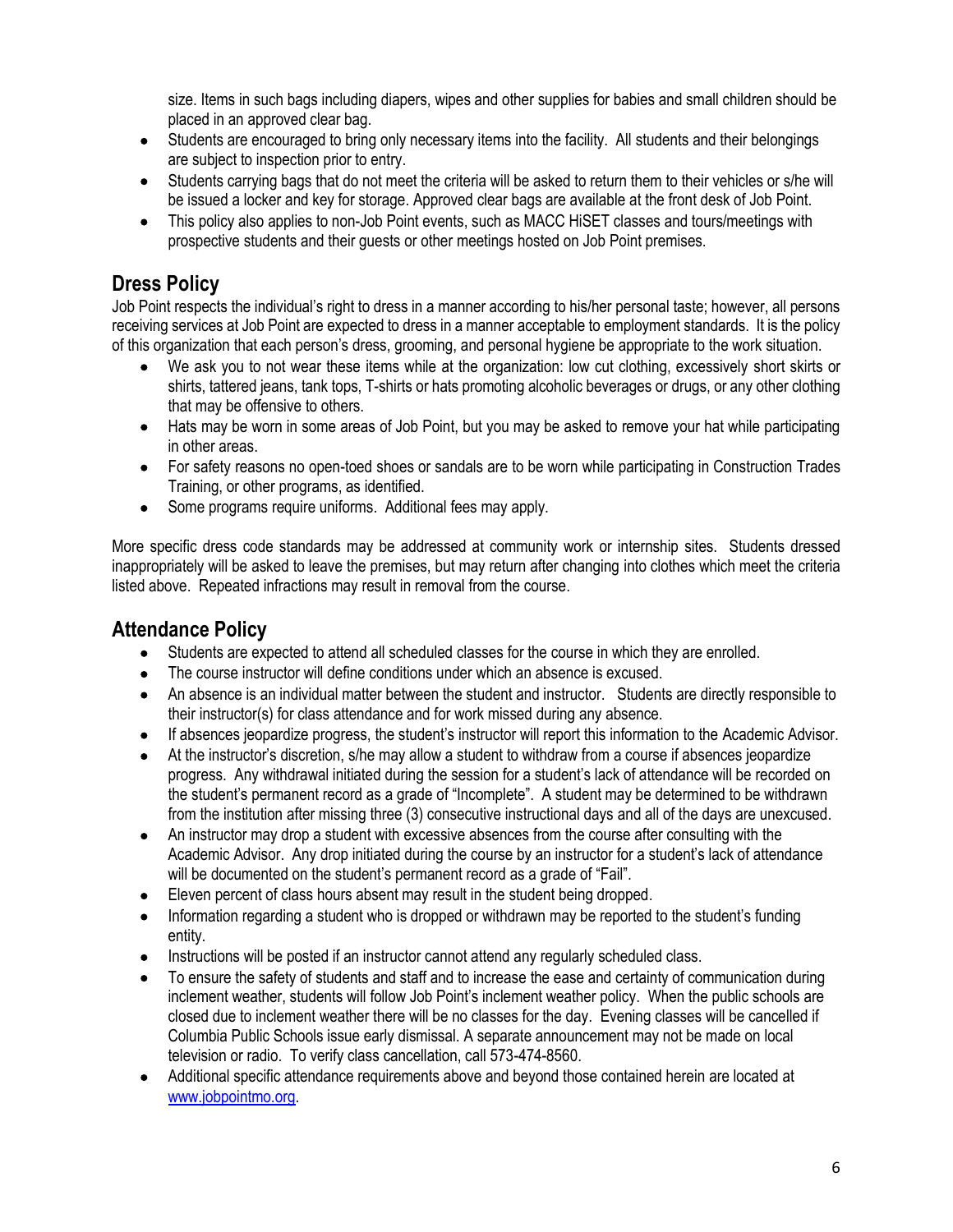# **Satisfactory Academic Progress**

- The instructor is responsible for the maintenance of standards and quality of work in his/her class(es).
- Failure to progress at a reasonable rate in achieving course competencies, as listed in the course catalog, may result in program termination with a grade of "Incomplete" recorded, unless arrangements for accommodation have been made in advance for expected time to complete.
- An instructor may drop a student for lack of effort from the course after consulting with the Main Campus Director. Any drop initiated during the course by an instructor for a student's lack of effort will be documented on the student's permanent record as a grade of "Fail".
- Information regarding a student who is dropped may be reported to the student's funding entity.

# **Withdrawal Policy**

Nothing shall prohibit a student from voluntarily choosing to terminate his/her participation in Job Point's training programs. No punitive grade will be issued at the time the student terminates participation in the program. Any student who wishes to re-enroll after dropping from a course may be required to start from the beginning of training as if s/he has never attended. In the case a student voluntarily withdraws from a training program, the below refund policy shall apply:

- A student choosing to withdraw from Job Point after the commencement of classes is to provide a written notice to the Main or Branch Campus Director. The notice must include the expected last date of attendance and be signed and dated by the student.
- If special circumstances arise, a student may request, in writing, a leave of absence, which should include the date the student anticipates the leave beginning and ending. The withdrawal date will be recorded as the prearranged return date, should the student not return from his/her leave of absence. A leave of absence in excess of 6 months will require re-enrollment. Upon re-enrollment fees will be pro-rated based on the previous progress and level of skill retained.
- A student will be determined to be withdrawn from the institution if the student misses three (3) consecutive instructional days and all of the days are unexcused.
- All refunds will be issued within 45 days of the determination of the withdrawal date to the student or third party payee.

| Proportion of Total Program Taught by Withdrawal Date | <b>Tuition Refund</b> |
|-------------------------------------------------------|-----------------------|
| Less than 25%                                         | 75% of program cost   |
| 25% up to 50%                                         | 50% of program cost   |
| 51% or more                                           | No Refund             |

Books, supplies and fees are not refundable. Tuition refunds will be determined as follows:

# **Transcript Issuance Policy**

To preserve the right to privacy of all persons receiving services through Job Point, this organization maintains a firm policy in safe guarding the confidentiality and release of records. Under no circumstances, unless the student is a minor, has a legal guardian, or has legal requirements imposed by a criminal justice authority, will records be released to anyone other than the student's referral (funding) source without his/her written consent. Job Point has established the following procedures regarding requests for transcripts.

- Requests for transcripts must be submitted in writing and include the address to which the transcript should be mailed, if applicable.
- A copy of the students government-issued photo identification and Student Identification Number must accompany the request.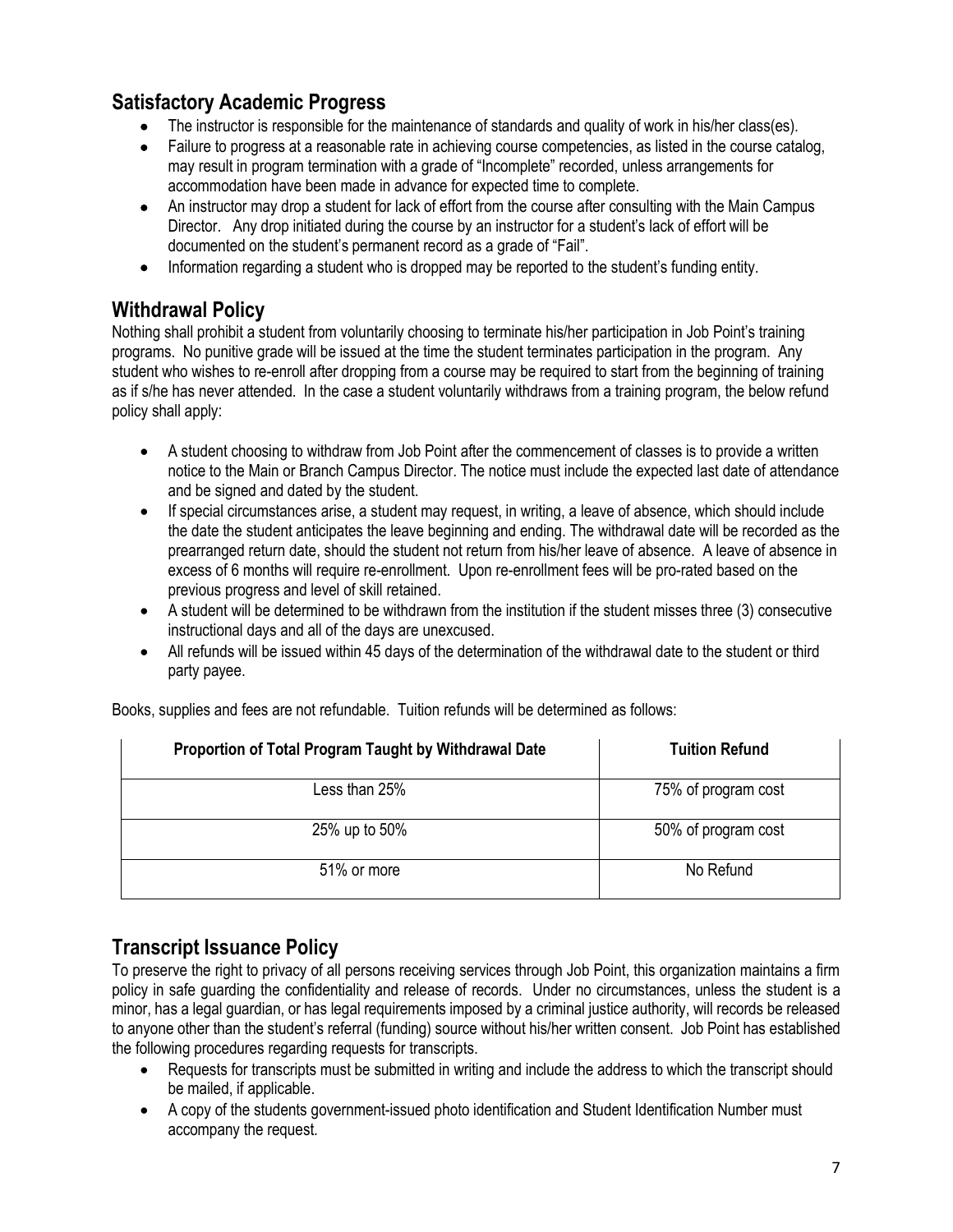- A fee in the amount of \$.47 per page plus a \$20.02 handling charge must be submitted with the request.
- The transcript copy will be made available within three working days, then may be picked up by the student, otherwise will be mailed by U.S Postal Service via General Delivery.

# **HOLIDAYS**

Job Point is closed for the following:

- New Year's Eve
- New Year's Day
- Martin Luther King Jr.'s Birthday
- Memorial Day
- Independence Day
- Labor Day
- Thanksgiving Day
- Day after Thanksgiving
- Christmas Eve
- Christmas Day

**Note**: Days off may not actually occur on those designated above due to the calendar year and Job Point's schedule.

# **GRIEVANCE POLICY**

The organization's policy shall be to maintain an internal process through which formal complaints and appeals to decisions are addressed with respect to organizational policies and individual rights and responsibilities. In no way shall such action result in retaliation toward the person lodging a formal complaint, nor will barriers to services for which the person served is eligible be tolerated.

# **Definitions**

**Complaint:** An expressed dissatisfaction or resentment about an action or decision.

**Formal Grievance:** A circumstance regarded as just cause for formal protest, usually associated with the feeling of being wronged as a result of perceived infringement of individual rights coupled with the expectation for review and resolution. This is presented in written form.

**Appeal:** A request for the review of a particular decision with an interest in seeing the decision reversed or amended in favor of the person making the appeal.

# **Procedure for Resolving Complaints, Formal Grievances and the Appeal Process**

The following procedures and process will be explained to the person served in an understandable manner, using language familiar to the individual. If required or requested, the person served may have a personally selected advocate, parent, guardian or case manager present to facilitate communication and provide support and/or assist with developing a written grievance.

- Discuss the problem with your Advisor. Your complaint will receive courteous and prompt attention. Your Advisor must meet with you and, if you choose, your selected advocate, and reply to your concerns within two days of your request. You will receive the assurance that neither retaliation nor barriers to services will occur as a result of your action. In most situations, complaints can be resolved immediately as a result of clear communication and, in some cases, compromise.
- At any time beyond this point, you have the right to appeal any decision made in terms of your complaint. The appeal process is discussed throughout the remainder of this document.
- If you are not satisfied that the problem has been resolved, you have the right to request an appeal which results in a meeting between you and the Manager to further discuss your complaint. The Manager must meet with you and reply to your concerns within two days of hearing the complaint. Again, you have the right to have a selected advocate with you at this meeting. Minutes will be kept of the meeting, including the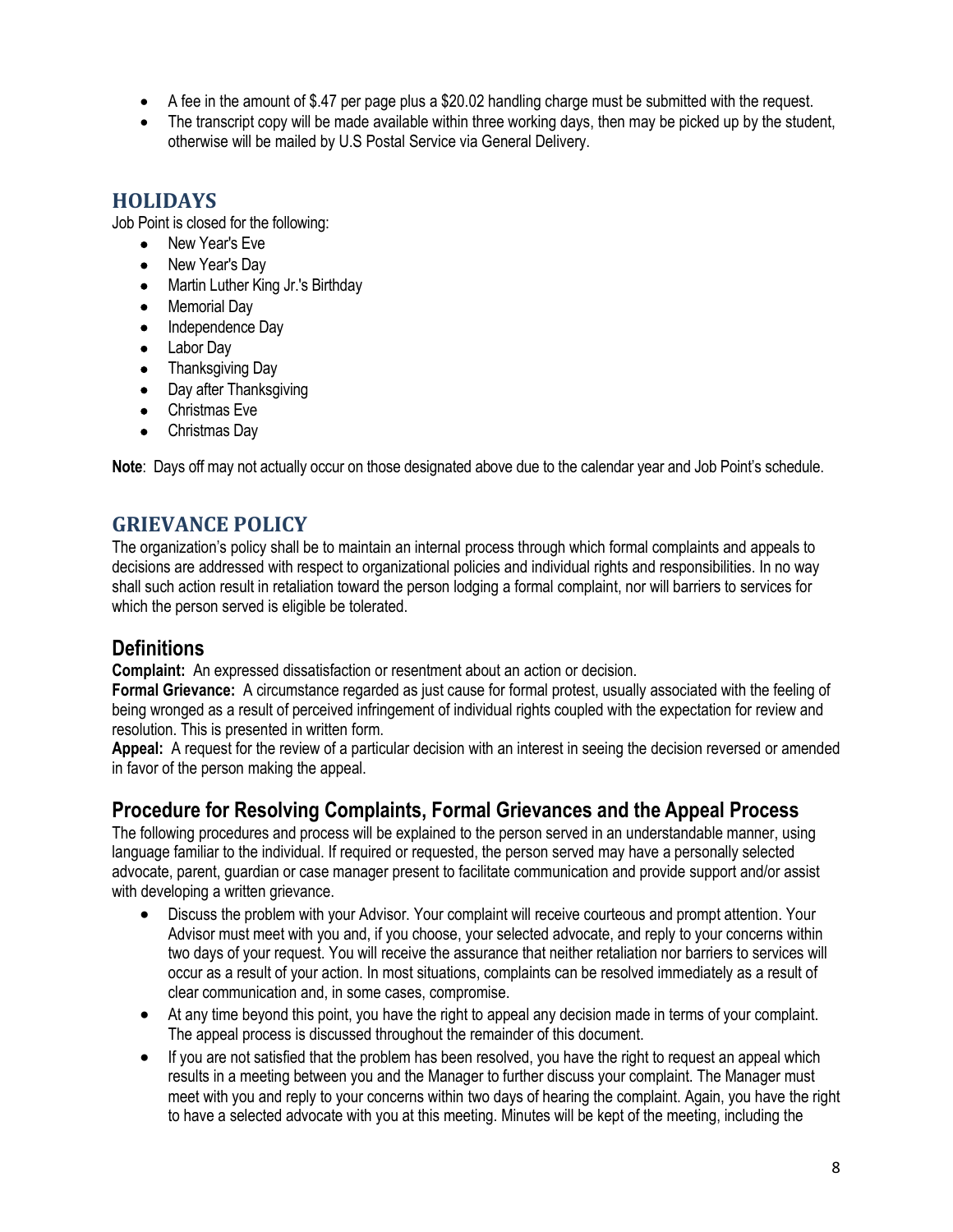Manager's decision. You may have copies of these minutes if you so desire. These minutes will be maintained in the office of the Vice President/Compliance Officer (Human Resource Representative).

- Again, you may find that discussing all aspects of the situation result in resolution of the complaint. Most complaints can be resolved through communication and, in some cases, through compromise. However, if you are not satisfied with the Manager's response to your complaint, you have the right to take the next step and file a formal grievance. The Manager will inform you of this right and your responsibility to put your grievance in writing as well as his/her responsibility to take your filed grievance to the Vice President.
- A meeting will be arranged between you and the Vice President/Compliance Officer within five days from when your written grievance is presented to the Vice President/Compliance Officer. Minutes will be kept of the meeting. You have the right to receive a copy of these minutes, if you desire. You will receive a written reply within five days.
- If you are not satisfied with the response from the Vice President/Compliance Officer, you have the right to present your written grievance as an appeal to the Board of Directors Ethics and Compliance Committee. You may request assistance with writing out your grievance and appeal from any of the staff previously identified or an advocate you might select.
- A meeting between you and the Board of Directors Ethics and Compliance Committee will be arranged and scheduled within five days of receiving your filed grievance. Minutes will be kept of the meeting and will be maintained in the office of the Vice President/Compliance Officer. You have the right to receive a copy of these minutes if you so desire. The minutes will be placed in your case record. You will receive a written reply within five days of submitting your written grievance appeal or of your meeting with the Board of Directors Ethics and Compliance Committee. The Ethics and Compliance Committee is comprised of the Vice President/Compliance Officer (Human Resource Designee) and three Board Members that have been appointed by the Board Chair. The decision of the Committee will be final in terms of the organization's internal procedure.
- However, if still dissatisfied with the Ethics and Compliance Committee's final decision, you have the right to appeal the decision further by taking it to Missouri Protection and Advocacy, the Missouri Coordinating Board for Higher Education, and/or Department of Mental Health. The Vice President/Compliance Officer (Human Resource Representative) will provide you with the telephone numbers and assist you with the call, if necessary. Job Point willingly accepts its responsibility in cooperating fully with these entities to reach a final decision in the matter.
- If your complaint is not resolved utilizing these procedures, you may file a complaint within 180 days from the date of the alleged violation with the Director:

Civil Rights Center (CRC) U.S. Department of Labor (DOL) 200 Constitution Avenue NW, Room N-4123 Washington, DC 20210

Upon request the complaint procedure will be made available in the individual's primary language, as possible.

# **Annual Review of Complaints**

- Records of all complaints and filed grievances, as well as the appeal process exercised for each action, will be maintained in the office of the Compliance Officer.
- The Compliance Officer will provide an annual summary of all filed complaints, grievances and appeals and forward this summary to the Board of Directors Ethics and Compliance Committee. This summary will be written in such a way as to focus on the nature of the complaint or grievance and shall keep the identities of the persons served taking action anonymous.
- The Directors will review the summary and prepare recommendations. The Directors will monitor the effectiveness at least annually or as appropriate to the situation.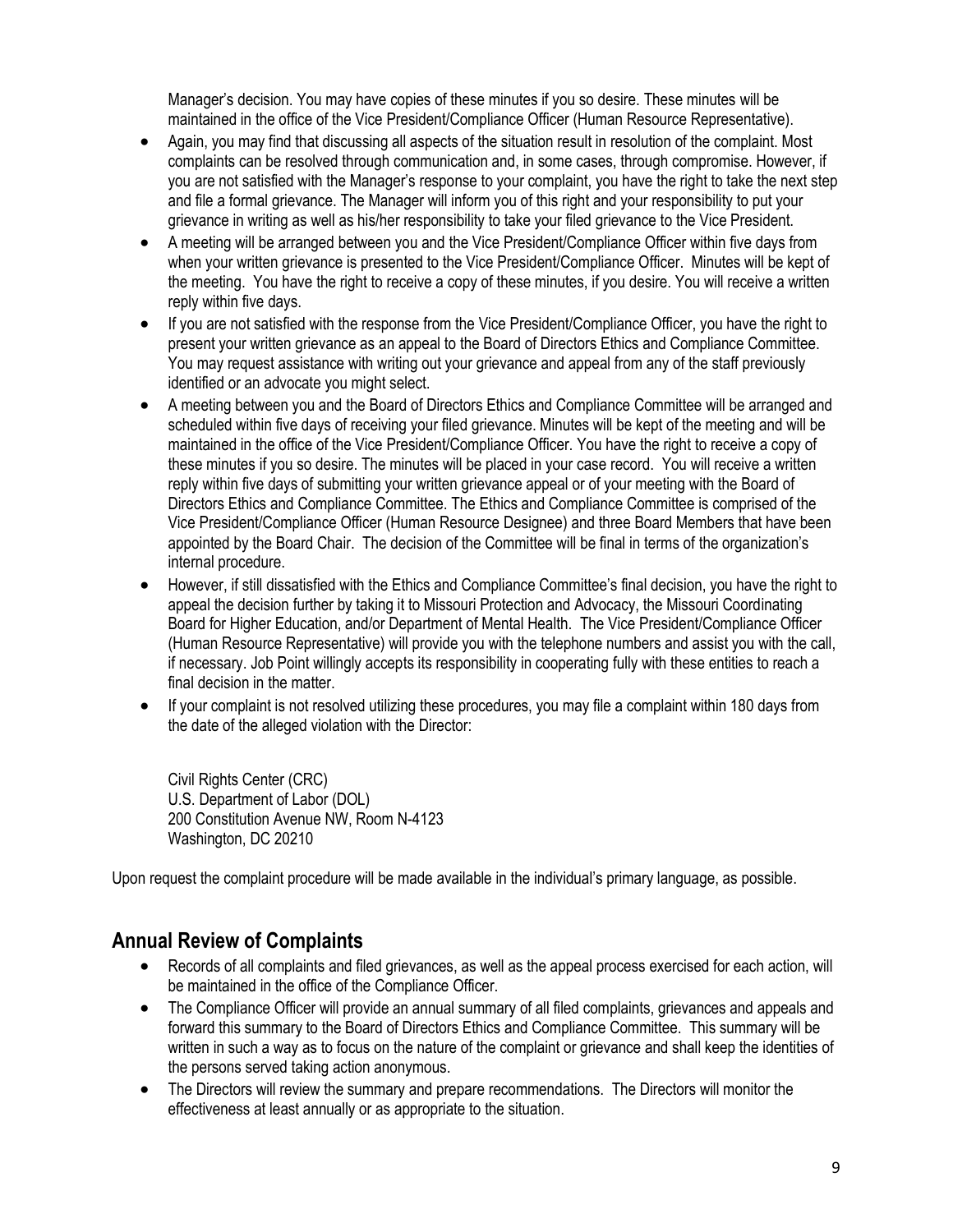#### **DESCRIPTION OF FACILITIES**

#### **Main Campus**

**400 Wilkes Boulevard**

#### **Columbia, Missouri 65201**

Job Point's Certified Nursing Assistant (CNA), Heating, Ventilation and Air Conditioning (HVAC), Highway/Heavy Construction (H/HC), Intermediate Construction Trades (ICT) and Accounting/Computing, Basic Clerical, Executive Office Administration, Legal Office Administration, Medical Office Administration, Office Support Specialist, Retail Sales and Secretarial programs are housed in the Wilkes location. Employee Development, Employment Services, Supported Employment Services, Job Works, YouthBuild and Vocational Counseling are also provided at the Wilkes Center located in Boone County, Missouri, equidistant from St. Louis and Kansas City on Interstate 70. The Wilkes Center is easily accessible to City residents by personal vehicle, public transportation or walking. The building consists of a lobby/reception area (515 square feet), five restrooms (ranging in size from 76-128 square feet), five classrooms (ranging from 294-887 square feet), two construction shops (367 square feet each), two computer labs (322 and 551 square feet), two conference rooms (132 and 174 square feet), a kitchen (252 square feet) and numerous offices (approximately 100 square feet each).

#### **QUALIFICATIONS OF INSTRUCTORS**

Job Point staffs are highly trained and qualified. The President (Chief Academic Officer/Main Campus Director/Chief Administrator), Vice President and Data Coordinator/Academic Advisor combined have 70 years of experience in job training, education, rehabilitation and employment services. Instructors are required to hold a Bachelor's in Education or related field or at least three years professional experience.

A valid Class E Missouri driver's license, excellent driving record, Positive Supports Training, First Aid and CPR is required of all professional services staff. Background checks conducted on all new staff include verification of Social Security Number, criminal check, sex offender registry, driving records upon employment (annually thereafter), and Missouri Department of Health and Senior Services Worker Registration. These are periodically re-checked.

For specific information on qualifications of individual faculty, please contact the Main Campus Director at 573-474- 8560, send an E-mail to [info@jobpointmo.org](mailto:info@jobpointmo.org) or go to [http://www.jobpointmo.com/services/job-points-proprietary](http://www.jobpointmo.com/services/job-points-proprietary-school/)[school/.](http://www.jobpointmo.com/services/job-points-proprietary-school/)

#### **EQUIPMENT FOR INSTRUCTION**

Students can expect to utilize the following equipment, as designated for each occupational family.

#### **Office Technology**

Book Shelves Book Stands **Calculators** Cash Register **Chairs** Coat Rack **Computers** Copier Desks Filing Cabinets Index Cards Laptop Computer Pencil Sharpener **Printer** 

**Stapler Tables** Telephone Doctor® Customer Service Tapes/DVDs Telephone System Television with VCR/DVD Player Transcription Machine Transcription Tapes White Board

#### **Construction Trades**

1/2 Drive Break Over Bar 1/2 Drive Speed Handle 1/2 Drive Swivel 1/2" Air Impact Wrench 1/2" Router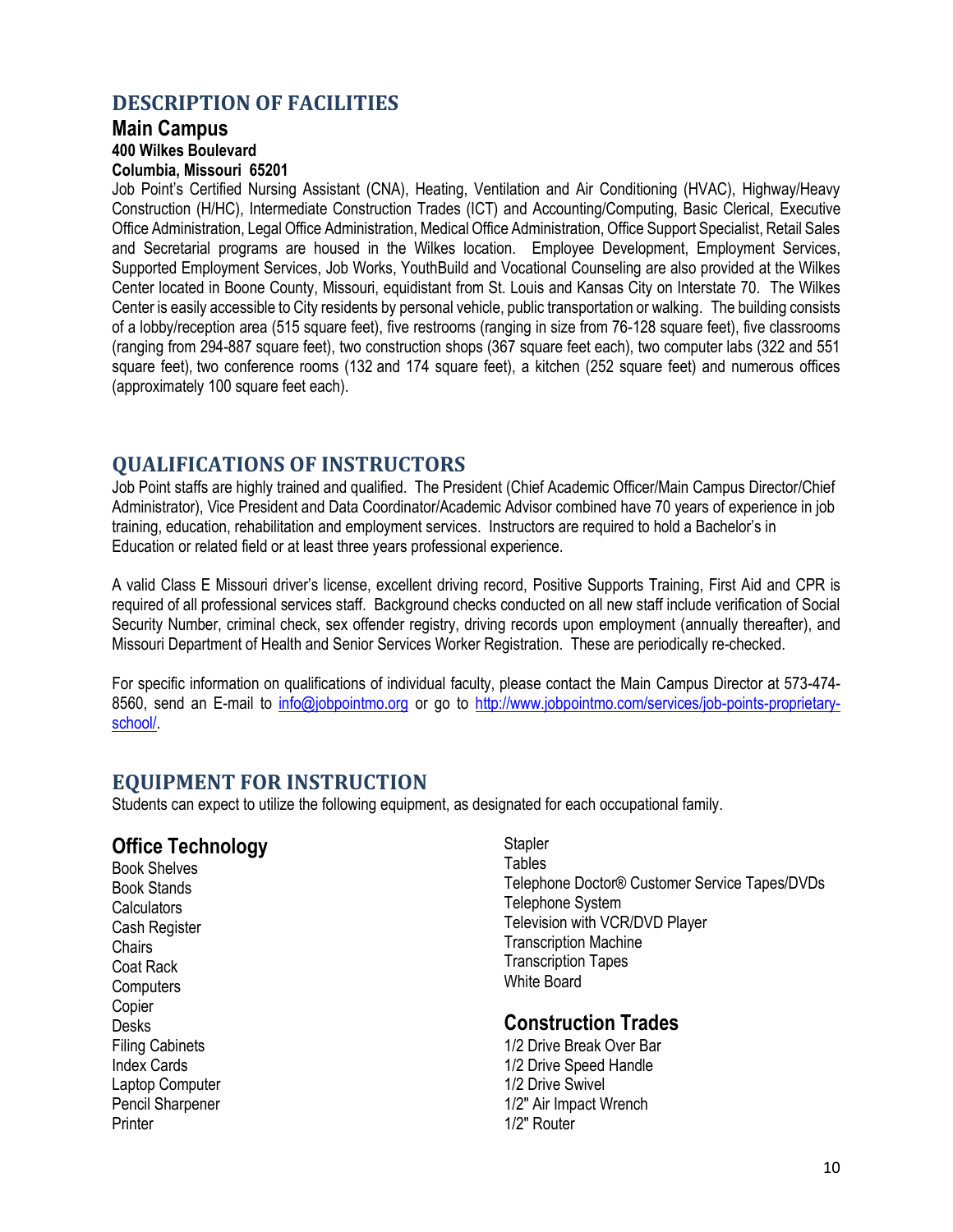10" Folding Saw 10" Professional Table Saws with Extension Table 10" Table Saw On Legs 10x20 Box Trailer 120/240vac to 24vac Transformers or Suitable **Batteries** 2' Level 2 Ton Bottle Jack 2 Wheel Dolly 22" Magnetic Sweeper/Roller 24 Pack Assorted Bungee Cords 3 Step Step Stool 3/8" Drive US Reducer 35 Pc Socket/Drive Set 4 1/2" Grinder 5" Bench Vise 5" Hand Plane 50' Air Hoses 5x8 Box Trailer 7 1/4" Worm Drive Saw 8lbs Sledge Abrasive Wheels Ac and Dc Power Generation Kits (Optional) Acetylene Torch Adjustable Wrenches Air Compressors Air Filters, Clean and Dirty Air Grinder Air Hose, 50' Air Ratchet Wrench Air Temperature Entering the Condenser -Task **Sheets** Air Temperature Entering the Evaporator -Task **Sheets** Air Temperature Leaving the Condenser -Task **Sheets** Air Temperature Leaving the Evaporator -Task **Sheets** Air Tool Kit Air/Acetylene Torch Kit, Complete Allen Wrench Aluminum 48" Adjustable Work Platforms Aluminum Concrete Chute, 12' Angle Grinder Blades Annealed (Soft) Copper Tubing Arc Welder Auto Drain Cleaner Automatic Expansion Valve Axe/Mall Bar Clamps Belt Sander Bench Vises Bender

Bending (Break) Tool 10' Bending Springs Black Iron Pipe and Fittings Blind Rivet Tool Book Shelves Brace and Bit Handle Brazing Filler Metals Brazing Flux Brooms Bucket Buddy Cable Cutter Calculated Superheat -Task Sheets **Calculators** Caulk Gun Ceramic/Glass Tile Certified Recovery or Recovery/Recycle Unit **Chairs** Chalk Boxes Chalk Line Chalk Refills Chisels Circular Saw Circumference Rules Clamp-On Ammeter Color-Coded Refrigerant Cylinders Common Leak Detection Devices Compound Miter Saws **Computers** Concrete Float and Extension Handles Concrete Trowel Copier Copies of a Heat Pump Wiring Diagram Coping Saw Copper Tubing and Fittings Cordless Impact Driver 1/4" Cordless Reciprocating Sawzall Couplings Crankcase Heater Crescent Wrench (Adjustable) **Crimper** Cut Out Saw Cylinders of Nitrogen **Dampers Desks** Diagonal Cutters Dial or Digital Pocket Thermometers Differential Pressure Gauges Digital Clamp Meter Tester Disconnect Switch Disposable Furnace Air Filters, Assorted Disposable Refrigerant Cylinders with Colors Clearly Identifiable (At Least Four) Double Wall (Types B, L, and B-W) Vent Piping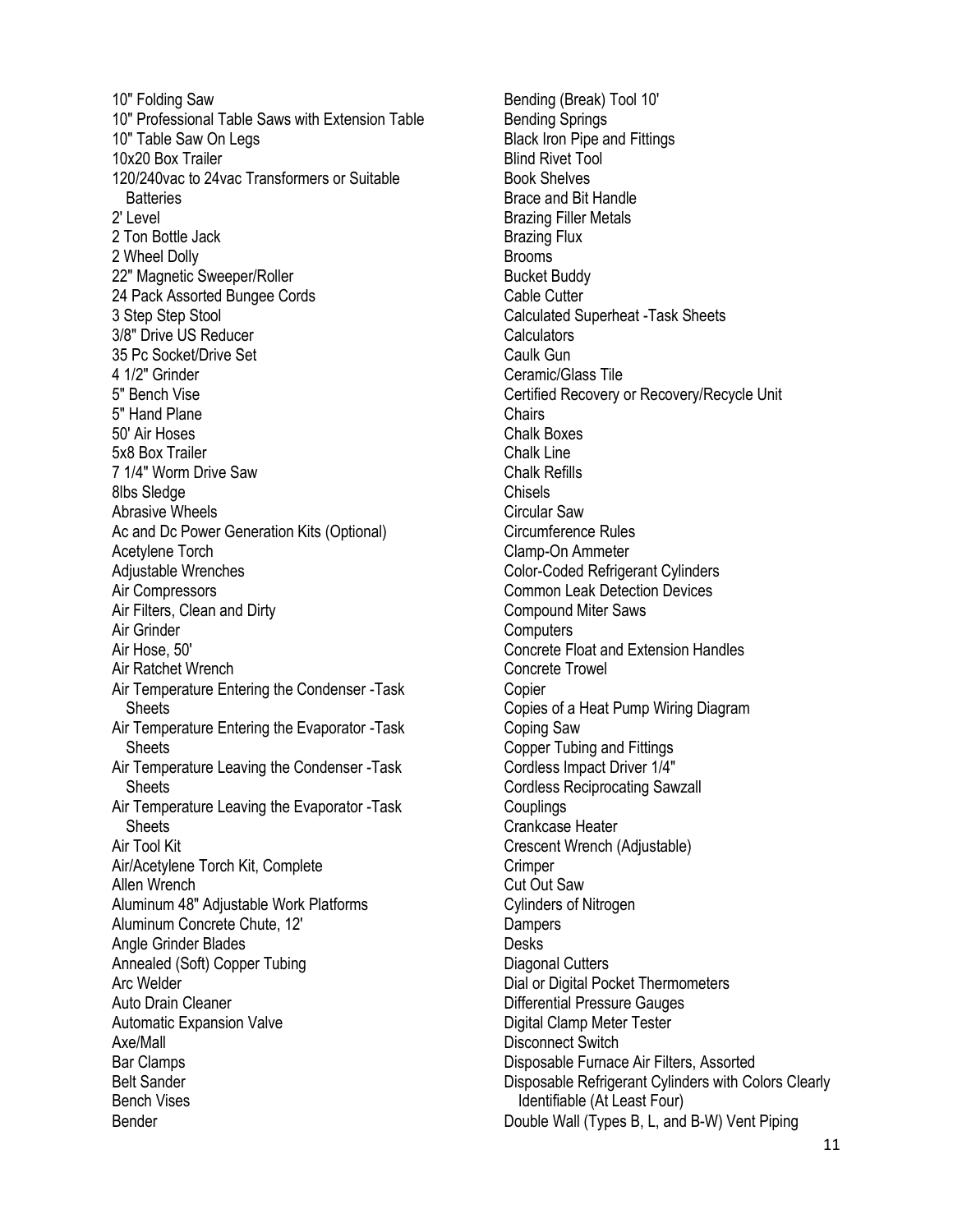Drill Drill Bits Drill Bits and Adapter **Drills** Drive Extensions **Drivers** Drywall Knives Drywall Screw Gun Drywall Tape Banjo Drywall T-Squares Duct Seams Duct Sections Ducts in Different Shapes and Materials Dump Truck \* (City Municipalities) Dust Pan Large Ear Muffs Easy Out, 1/2" Electric Drill Electrical Test Instruments Electronic Charging Scale Electronic Leak Detector Electronic Manometers Electronic Thermometer Electronic Vacuum Gauges **Engraver** Evaporators, Assortment Extension Cords Eye and Face Protection Fan Coil with Electric Heating Elements File Brush Files Filing Cabinets Filters Used with Packaged Equipment Fire Extinguisher Fixed-Orifice Devices Flare Fittings Flare Nut Wrenches Flaring Tools **Flashlights** Flat Bar Flat Bit Tip Flexible Duct Flexible Round Duct Floor Fan 36" Floor Kickers Floor Scraper Flue Piping and Fittings Folding Rule Fused Disconnect Box Gas Furnace Components and Controls Gauge and/or Manometer with Devices to Measure Furnace Gas Manifold Pressure Gauge Manifold

Gauge Manifold Set Gloves **Goggles** Grilles, Registers, and Diffusers **Grinders** Grout Squeegee Grubbing Fork Grubbing Hoes **Hacksaws Hammers** Hand Miter Saw Hand Saw Hand Tile Cutter Handheld Tubing Benders Handheld Tubing Cutters Hangers and Supports Hard Hats Hcfc-22 Refrigerant Hearing Protection High-Top Work Boots Hoe Hole Boring Adapter with Drill Bit Hole Boring Kit Hole Saw Kit Husky Tool Set HVAC/R Contactor, Typical HVAC/R Relay, Typical Ignition Controls and Devices Impact Drivers Insulation Knife and Other Tools to Cut and Fabricate **Ductwork** Insulation Materials Jig Saws Job Forms, Examples Kerosene Plastic Can Keyhole Saw Ladder Mounted Scaffold Brackets Ladders Laminate Flooring Laptop Computers Laser Marker LCD Projectors and Screens Leak Detectors Levels Liquid (Bubble) Leak Detector Liquid Line Pressure at the Condensing Unit -Task **Sheets** Liquid Line Temperature at the Condensing Unit - Task Sheets Locker Stack Magnesium Screeds Magnum Hole Shooter 3/8" **Manometer**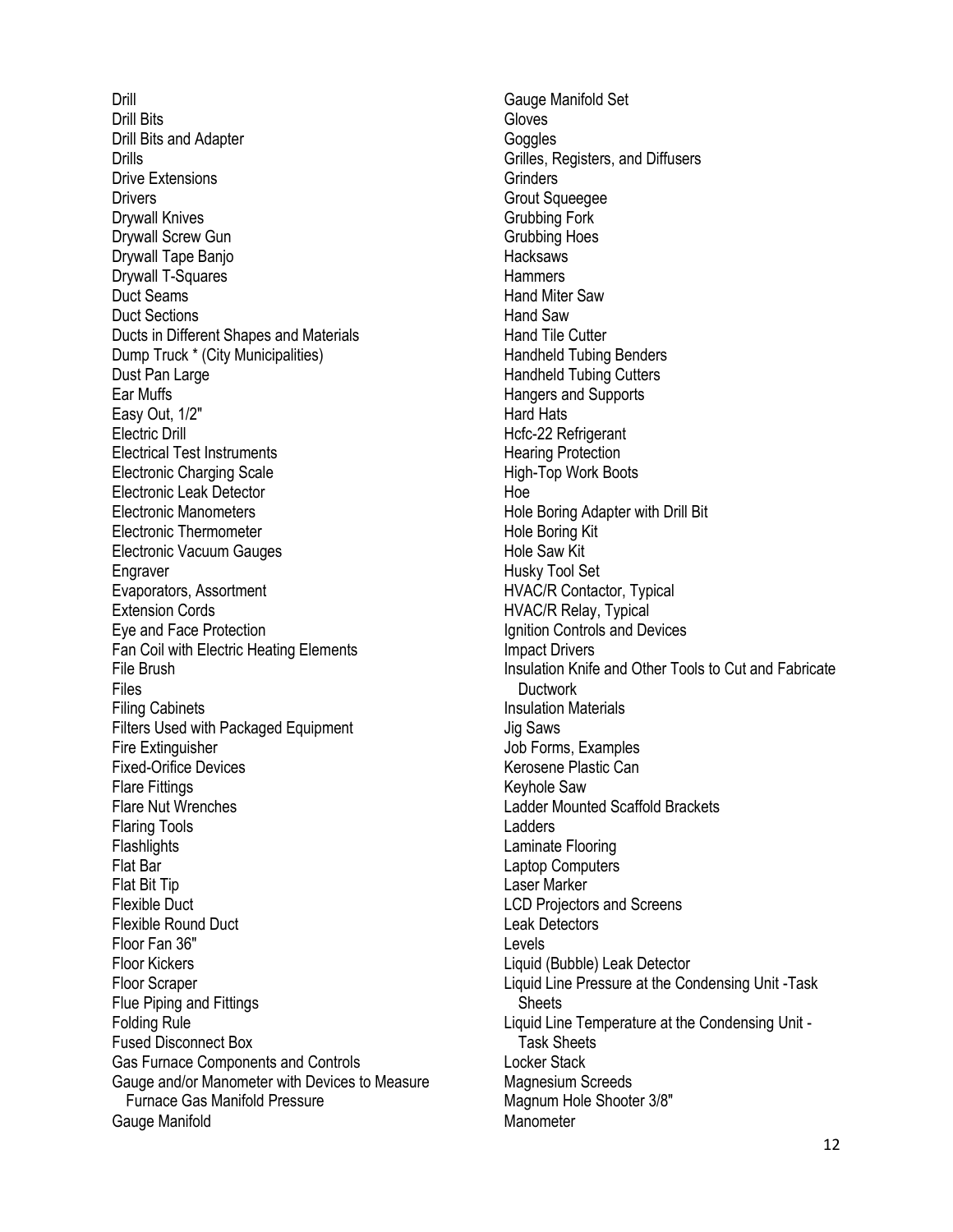Manual Expansion Valve Measuring Tape Mechanical Fasteners Metal and PVC Furnace Venting Materials, Typical Metal Stakes Module Examinations Molding Heads MSDS or SDS for Solvent-Related Products Multi Meter Tester Multimeters (Digital & Analog) Nail Guns Nail Pullers **Nipples** Nitrogen Cylinder with Regulator Nitrogen Purging Accessories Nitrogen Tank and Regulator Nut Driver Nut Driver Tips **Ohmmeter** Oil-Resistant Gloves Operating Air Conditioning and/or Refrigeration System(s) Operating Air Filtration System Operating Gas-Fired Furnace Operational, Properly Wired and Assembled Air-To-Air Split-System Heat Pump Orange Cone Oscillating Tool with Bag Oxyacetylene Torch and Tips Paddle Bit Kit **Padlocks** Paint Brushes and Rollers Paint Mixer Paint Mixer Paddles Paint Pans Paint Shields Paint Sprayer, Project Painter Plus Paper Tags W/ Strings, Small Pencil Sharpeners Pencils and Paper Pergo Flooring Phillips Bit Tips Pig Tiers Pipe Cutters Pipe Filling, Assortment of the Same Pipe Size Pipe Hangers, Variety Pipe Insulation Pipe Joint Compound Pipe Reamers Pipe Wrenches Plastic Pipe Cutters **Pliers** Plug Bit Kit (5 Bits)

Post Hole Diggers Power Strips, Heavy Duty PowerPoint Slides Pressure Switch (Adjustable/Non-Adjustable) **Printer** Propane, Map-Pro, and/or Small Acetylene Cylinders Properly Operating Heating/Cooling Unit PSC Motor, Standard Punch Putty Knives PVC and Metal Tubes PVC and/or CPVC Clear Pipe Cleaner PVC and/or CPVC Plastic Pipe and Fittings PVC and/or CPVC Primer with a Purple Color PVC and/or CPVC Solvent-Cement PVC Cut Off Tool PVC Pipe and Fittings PVC Saws Pythagorean Theorem Worksheets Quick Drive Extension for Deck Screws R410 Freon 25 Lb. Tank Rags Rakes Ratchet Straps Ratchets Razor Blade Scrapers Reaming Tools Rebar Cutters Rechargeable Tool Batteries and Chargers Reciprocating Saw **Refrigerant** Refrigerant Cylinders, Variety Refrigerant Recovery Cylinder Refrigerant Scale Retractable Cable System Rigid Round Duct **Riveter** Roller Spinner (Cleaner) Roto Zips Router and Bits Router Template for Cutting Circles Rubber Boots Safety Glasses Safety Harness Saw Blades Saw Horses Sawzalls in Cases **Scaffolding** Schedule 40 PVC Vent Piping Screw Driver Sets Service Entrance Panel with Circuit Breakers Sheet Metal Brake Sheet Metal Hand Tools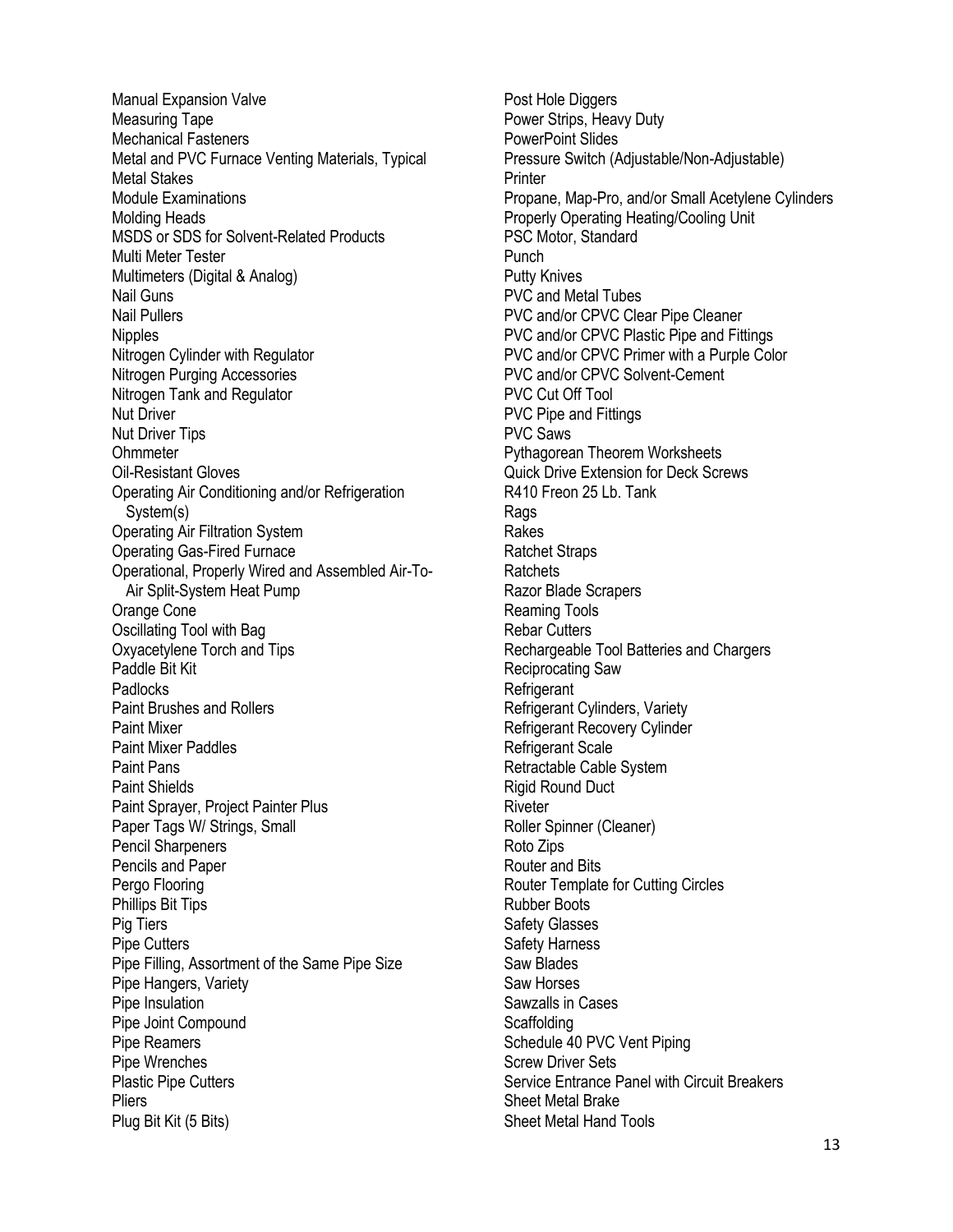Sheet Metal, Duct and Fittings Shingle Scraper Shop Vacuums Shovels Siding Geckos Silver Solder for Brazing Single Wall Vent Piping Slap Staplers Sledges Smart Boards **Sockets** Solder and Brazing Filler Metals Solder and Brazing Fluxes Space Heater 55,000 BTU Spark Lighter Speed Out Kit (Easy Out for Screws) Speed Square Spring Clamps Squares **Staplers** Star Board Steel-Toed Boots Stick Arc Welder Storage Shelf Units 24x72x72, Four Shelves, HD **Straightedge** String on Spinners Suction Line Pressure at the Condensing Unit -Task **Sheets** Suction Line Temperature at the Condensing Unit - Task Sheets Survey Kit, Laser Self Leveling Switches Suitable for the Circuit Constructed System Pressure Charging Charts Table Saw Tables **Takeoffs** Tap & Die Kit, 40 Piece Tap Handles Tape Measures Tape Measures Tape W/ Paper Roller Applicator Tarp Tees Telephone System Television with VCR/DVD Player Temporary Heat Unit, Heat Pump Thermal Expansion Valve (TEV or TXV) Thermometers for Air and Surface Temperature Assembly Thermostat, Typical Thermostatic Switch (Limit Switch) Tile Saw Tile Trowel

Tin Snips Tool Belts Tool Boxes/Chests Tools for Joining Ductwork Torque Bit Tips Transformers, Variety Trim Router W/ Bag **Trowels** Tube Bender Tubing Cutters Ultrasonic Leak Detector Utility Knives and Blade Kits U-Tube Manometers and/or Inclined-Tube **Manometers** Vacuum Gauge Vacuum Pump Vent Piping Vice Grip Voltmeter or Multimeter Walk Boards 16' Water Hose Wheel Barrows White Board Whiteboard/Chalkboard Wire Brushes Wire Rack 60x60x12 Wire Stripper Wooden Bench 8' Work Lights **Wrenches** 

#### **Health Care**

Aftershave lotion Alcohol sponges Alcohol wipes Assistive Devices (per care plan) Bath Blanket Bath Floor Mat Bath Thermometer Bed with Side Rails Bedpan and Cover **Bedspread** Blanket Bottom Sheet (flat or fitted) **Calculators Cane** Cart **Chairs** Chase Doll Clean Bed Linens Copier Cotton Balls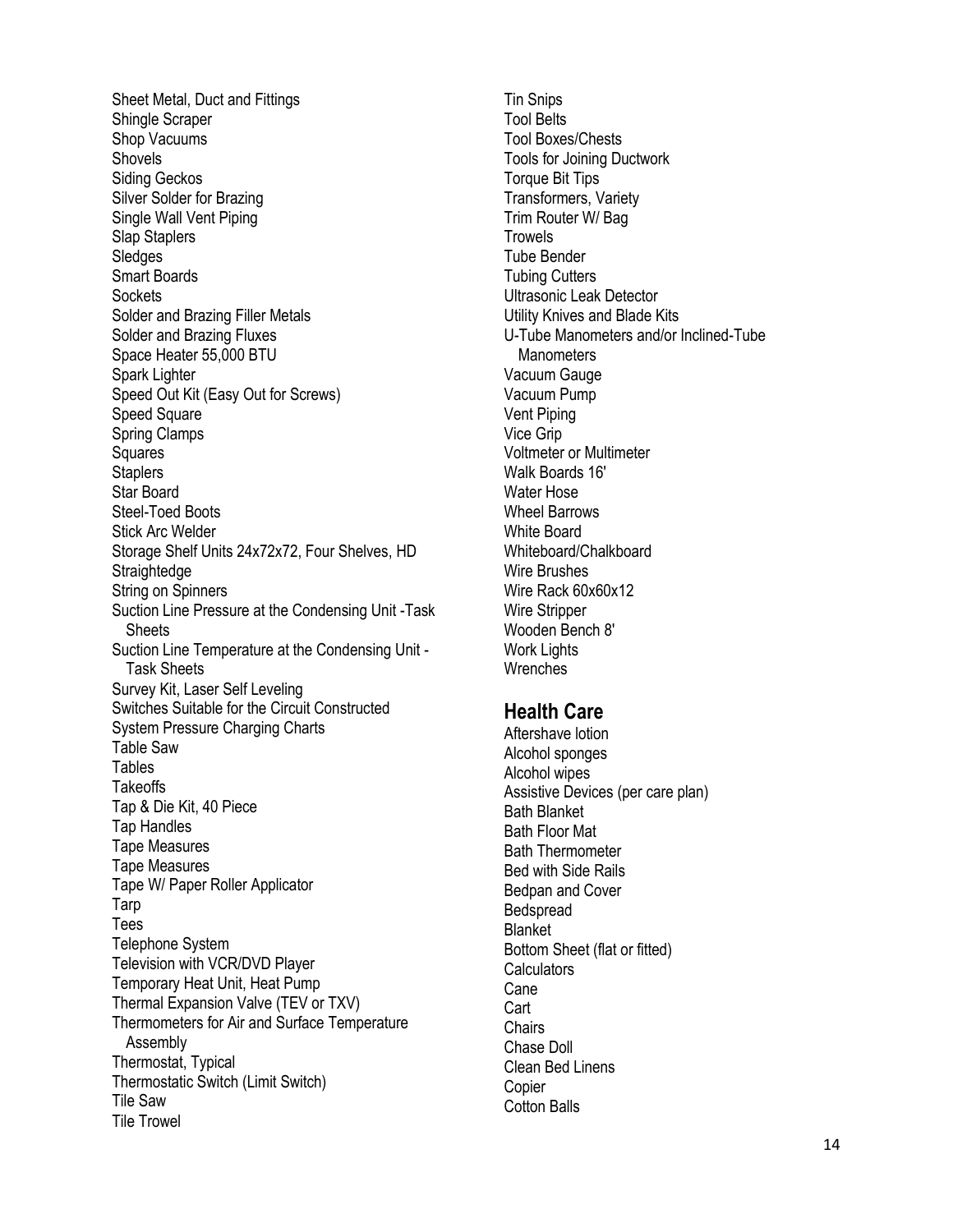Cotton Lift Sheet Cotton Pad or Disposable Pad Curlers/Rollers Denture Cleanser Denture Cup Deodorant Digital Overhead Projector Digital Thermometer Disinfectant Solution and Cleaning Cloth Disposable Razor Disposable Washcloth Disposable/Reusable Bed Protector Elastic Stockings Electric Razor Emery Board Emesis Basin or Sink Face Soap Face Towel/Wash Cloth Food Tray Footstool Gait Belt Glass Oral Thermometer and Holder Glass Rectal Thermometer Glasses Gloves **Goggles** Gown Gown or Pajamas Hair Conditioner Hair Dryer Hand Mirror Hose I&O Form Ice Ice Tongs or Large Spoon Lap Robe Large Basin or Bucket Linen Bag Linen Container Lip Balm Liquids (to be thickened) **Lotion** Mask Mattress Pad or Cover Measuring Devices Measuring Guide Mechanical Lift Mirror Mouthpiece Mouthwash Nail Clippers

Napkins Non Sterile Gloves Nonskid Bathtub Mat Orange Stick/Flat Toothpick Overbed Table Pencil Sharpener Pillowcase Pitcher/Handheld Shower Nozzle **Pitchers** Plastic Bath Plastic Pillow Cover Plastic Thermometer Covers (if available) Preshave Lotion Resident's Personal Comb/Brush Resident's Toiletries, Makeu p Shampoo Shaving Cream Shower Cap Skin Barrier Soap and Soap Dish Sphygmomanometer Spoon Stethoscope with Diaphragm Tables Telephone System Thickening Agent **Tissues Toothbrush** Toothpaste or Powder Top Sheet Towel **Trays** Tub chair Upright Scale with Measuring Rod Urinal and Cover Vinegar Rinse **Walker Washcloth** Wastebasket Watch with Second Hand Waterproof Bed Protector Water -soluble Lubricant

#### **Retail**

Book Shelves **Calculators** Cash Register **Chairs** 

\*Rented or borrowed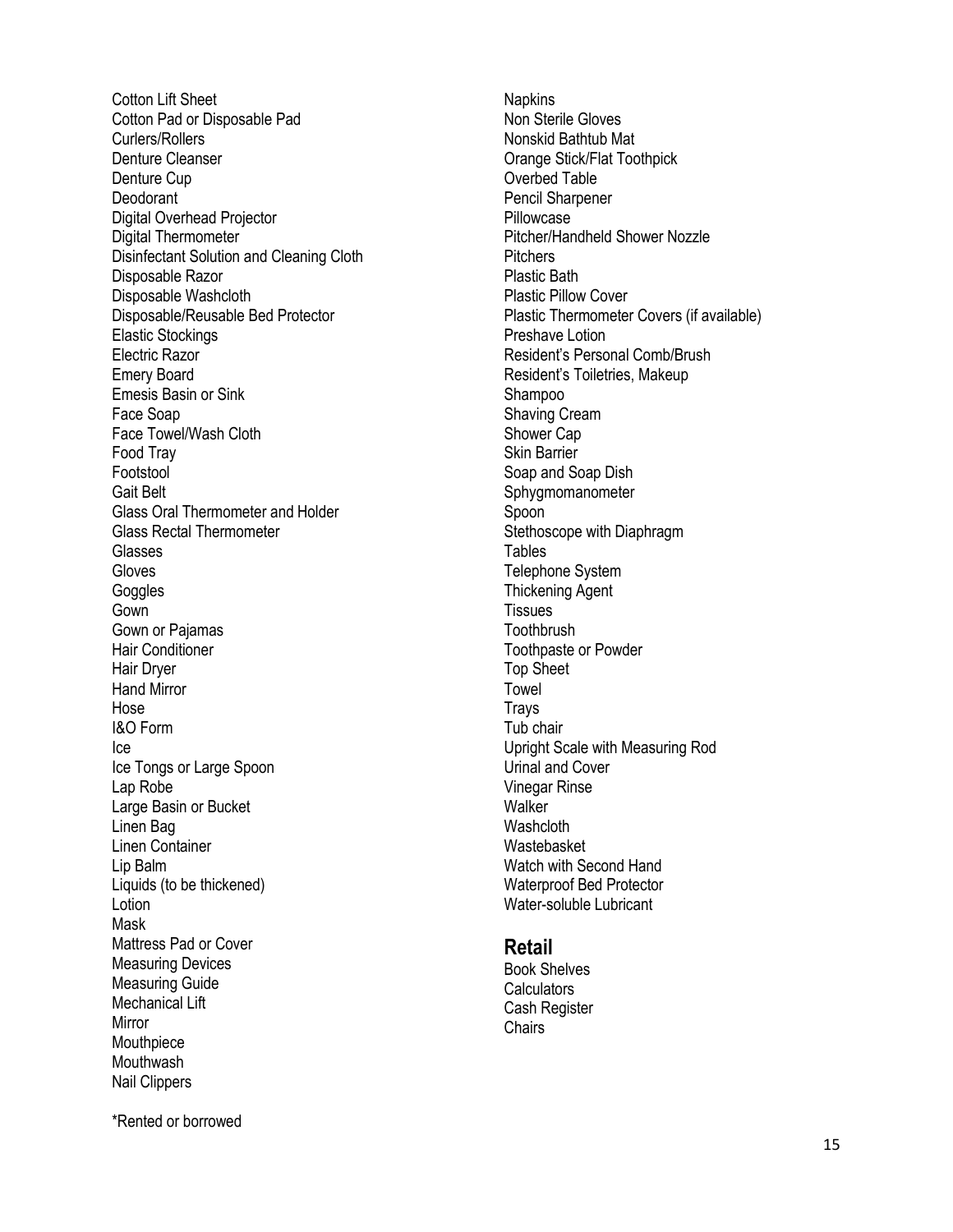#### **SCHOOL LIBRARY**

#### **Books**

100 Fastest-Growing Careers 15 Minute Cover Letter 150 Best Low-Stress Jobs 151 Quick Ideas to Deal with Difficult People 175 Best Jobs Not Behind a Desk 200 Best Jobs for College Graduates 25 Best Time Management Tools and Techniques 250 Best Jobs Through Apprenticeships 300 Best Jobs Without a Four-Year Degree 45 Things You Do That Drive your Boss Crazy 50 Best Jobs for Your Personality 9 to 5 Beats 10 to Life 99 Days and a Get Up A Foot in the Door Adams Job Interview Almanac Adams Resume Almanac Administrative Office Management Administrative Procedures for the Legal Professional American Heritage Dictionary Basic Letter & Memo Writing Being Job Ready Best Jobs for the 21st Century Best Resumes and Letters for Ex-Offenders Big Book of Jobs (Occupational Outlook Handbook) Blue Collar Resume and Job Hunting Guide Blue Collar Resumes Breakthrough to Math for Level 3 Breakthrough to Math for Level 4 Building Strategies - Writing C.I.T.E. Learning Styles Instrument Calculators Printing & Display Cambridge GED Program - Science Career Match (personality colors) Career Power Careers for Hardhats and Other Constructive Types **Carpentry** Century 21 Accounting Century 21 Computer Applications & Keyboarding CNA Cram College Money Handbook 2008 Communication Skills for the Processing of Words Contemporary's Medical Office Procedures Contemporary's Building Skills in Reading Contemporary's Building Skills in Science Contemporary's Edge on English Contemporary's Foundations - Reading Contemporary's GED - Social Studies Customer Service Do What You Are Dorland's Pocket Medical Dictionary

Encyclopedia of Job-Winning Resumes EPA-608 Study Guide Ex-Offender's Job Hunting Guide Ex-Offender's Job Search Companion Ex-Offender's Quick Job Hunting Guide Exploring Technical Careers Filing Made Easy Five Forbidden Phrases Four Year Colleges 2008 Gallery of Best Resumes-For People Without a Four- Year Degree GED Language Arts, Reading GED Language Arts, Writing GED Mathematics GED Science GED Skill Workbook - Language Arts GED Skill Workbook - Mathematics GED Skill Workbook - Mathematics 2 GED Skill Workbook - Science GED Skill Workbook - Writing GED Skills Workbook Social Studies GED Test 1 Writing Skills Exercise General Clerical Test Getting a Job Gordon Occupational Checklist Guide to Internet Job Searching Haldane's Answers to Tough Interview Questions Handling Words 2 Health-Care Careers for the 21<sup>st</sup> Century How to Say It at Work ICD 9 CM International Classification of Diseases Insiders Guide to Finding a Job Interview Style Inventory Jeffrey's Department Store: A Retail Simulation Job Hunting for Dummies Job Hunting Online Job Interview Tips for People with Not-So-Hot **Backgrounds** Job Interviews for Dummies Job Savvy-How to be a Success at Work Job Search and Career Checklists Job Search Handbook for People with Disabilities Job Search Knowledge Scale Knock 'Em Dead Living in the Reader's World Making Peace with Your Past Marketing & Economics Learning Activity Packets Marketing & Essential Math Skills Medical Abbreviations & Eponyms Medical Office Practice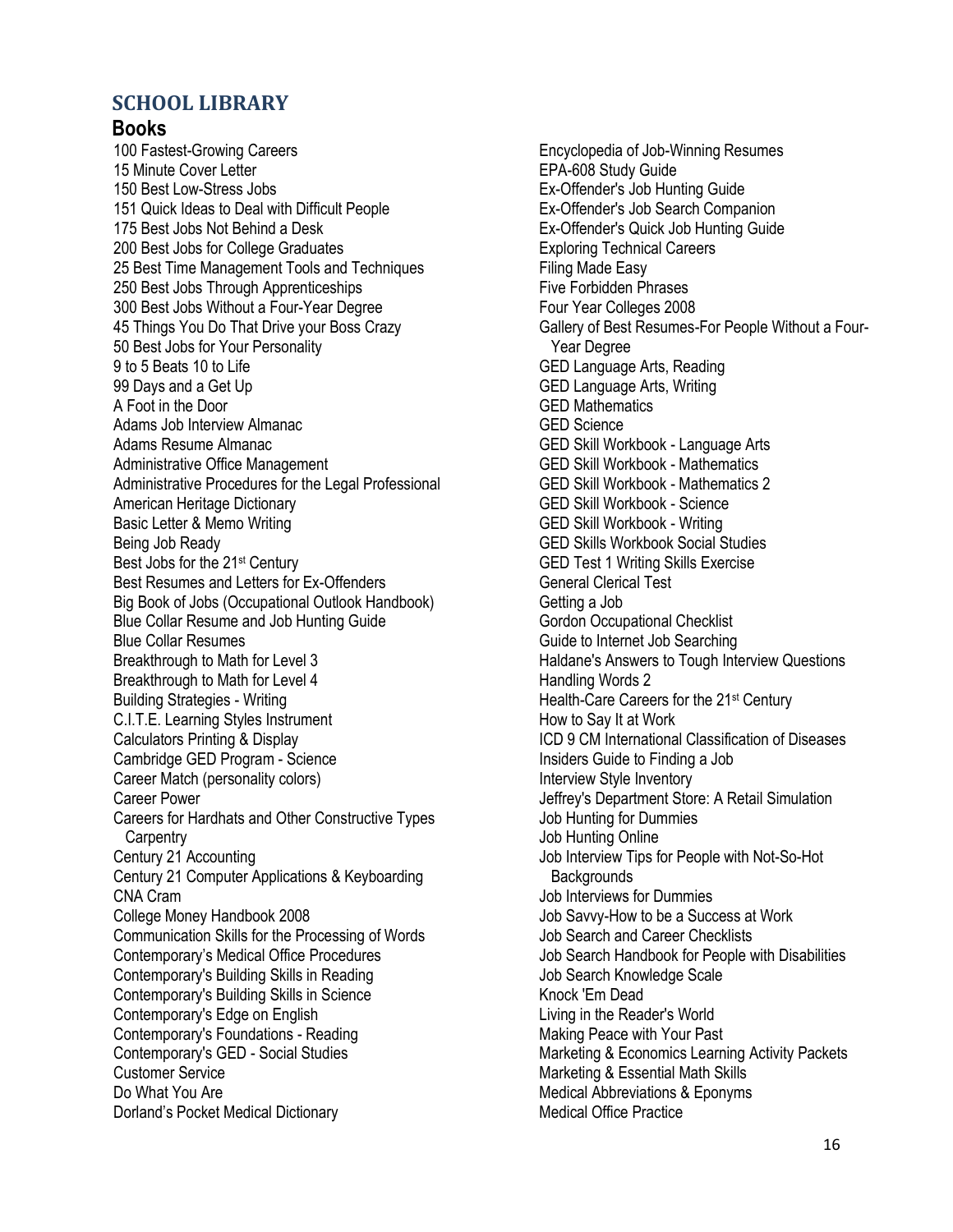Medical Terminology Made Easy Merriam Webster Dictionary (Paperback) (4) Merriam Webster Thesaurus (Paperback) Microsoft Office Modern Carpentry More Words You Should Know Moving Beyond Your Past National Center for Construction Education and Research (NCCER) – Core Curriculum: Introductory Craft Skills Trainee Guide NCCER – Core Curriculum: Introductory Craft Skills Annotated Instructor's Guide NCCER – Carpentry Fundamentals Level 1 Annotated Instructor's Guide NCCER – Carpentry Fundamentals Level 1 Trainee Guide NCCER – HVAC Level 1 Annotated Instructor's Guide NCCER – HVAC Level 2 Annotated Instructor's Guide NCCER – HVAC Level 1 Trainee Guide NCCER – HVAC Level 2 Trainee Guide NCCER – Highway/Heavy Construction Level 1 Annotated Instructor's Guide NCCER – Highway/Heavy Construction Level 1 Trainee Guide Networking for Job Search and Career Success New Guide for Occupational Exploration No One is Unemployable No One Will Hire Me Number Power - Consumer Math Number Power 1 - Add, Subtract, Multiply Number Power 3 Number Power 4 - Geometry Number Power 7 - Problem Solving/Test Number Power 9 Number Power Review Number Sense - Whole Numbers Nurse Assistant in a Long-term Care Facility O\*NET Dictionary of Occupational Titles Office Procedures for the Legal Professional Opportunities in Construction Careers Over 40 Job Search Guide Overcoming Barriers to Employment Personal Development for Life and Work

#### **Magazines**

Business Education Forum Journal for Light Construction Practical Math Applications Pre GED Critical Thinking Skills Pre GED Language Arts, Writing Pre GED Science Quick Resume & Cover Letter Book Reading For Progress Reading for Results Reading Performance Real People Working in Building and Construction Resumes for Dummies Resumes that Knock 'Em Dead Retailing Roget's II The New Thesaurus Selling Learning Activity Packets Sink or Swim Social Skills At Work Stedman's Medical Dictionary Substantive Law for the Legal Professional Taber's Cyclopedic Medical Dictionary The Cashier The Essential Writer's Companion The Medical Word Book The Merck Manual The Office The Road Atlas The Ultimate Job Search Top 100 Careers Without a Four-Year Degree Top 100 Careers for College Graduates Top 100 Health-Care Careers Top 300 Careers Two Year Colleges 2008 Unwritten Rules of Highly Effective Job Search Using QuickBooks Pro for Accounting Very Quick Job Search Vocational and Technical Schools-East 8th Ed Vocational and Technical Schools-West 8th Ed Webster's Classic Reference Library Dictionary Webster's II Dictionary What Color is Your Parachute? Word 2003 for Dummies Work Personality Profile Yellow Book Young Person's Guide to Getting and Keeping a Good Job Your Rights in the Workplace

This Old House